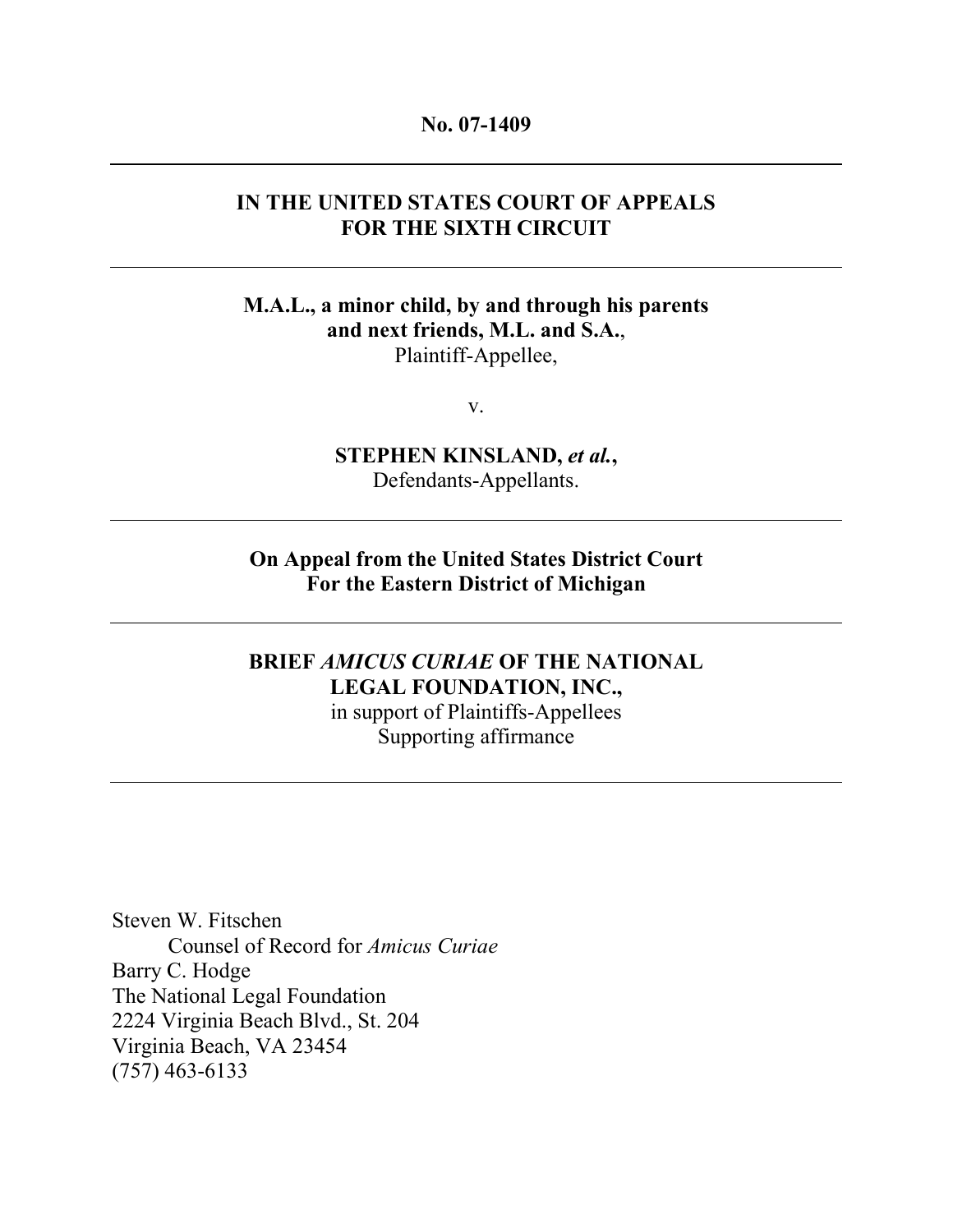# TABLE OF CONTENTS

| I.         |            | THE DISTRICT COURT'S DECISION SHOULD BE AFFIRMED<br><b>BECAUSE IT WILL NOT LEAD TO CONFUSING AND</b><br><b>COMPLEX LEGAL RULES AND IT COMPORTS WITH</b>        |
|------------|------------|----------------------------------------------------------------------------------------------------------------------------------------------------------------|
|            | $A_{1}$    | The District Court's Decision Should Be Affirmed Because it                                                                                                    |
|            | <b>B</b> . | The District Court's Decision Should Be Affirmed Because it                                                                                                    |
| <b>II.</b> |            | THE DISTRICT COURT'S DECISION SHOULD BE AFFIRMED<br><b>BECAUSE THE DECISIONS OF OTHER COURTS THAT HAVE</b><br>APPLIED FORUM ANALYSIS TO STUDENT FREE SPEECH    |
| Ш.         |            | THE DISTRICT COURT'S DECISION SHOULD BE AFFIRMED<br><b>BECAUSE IN ADDITION TO THE FACT THAT MOST OF THE</b><br>CASES APPELLANTS CITE ARE BAD LAW UNDER TINKER, |
|            |            |                                                                                                                                                                |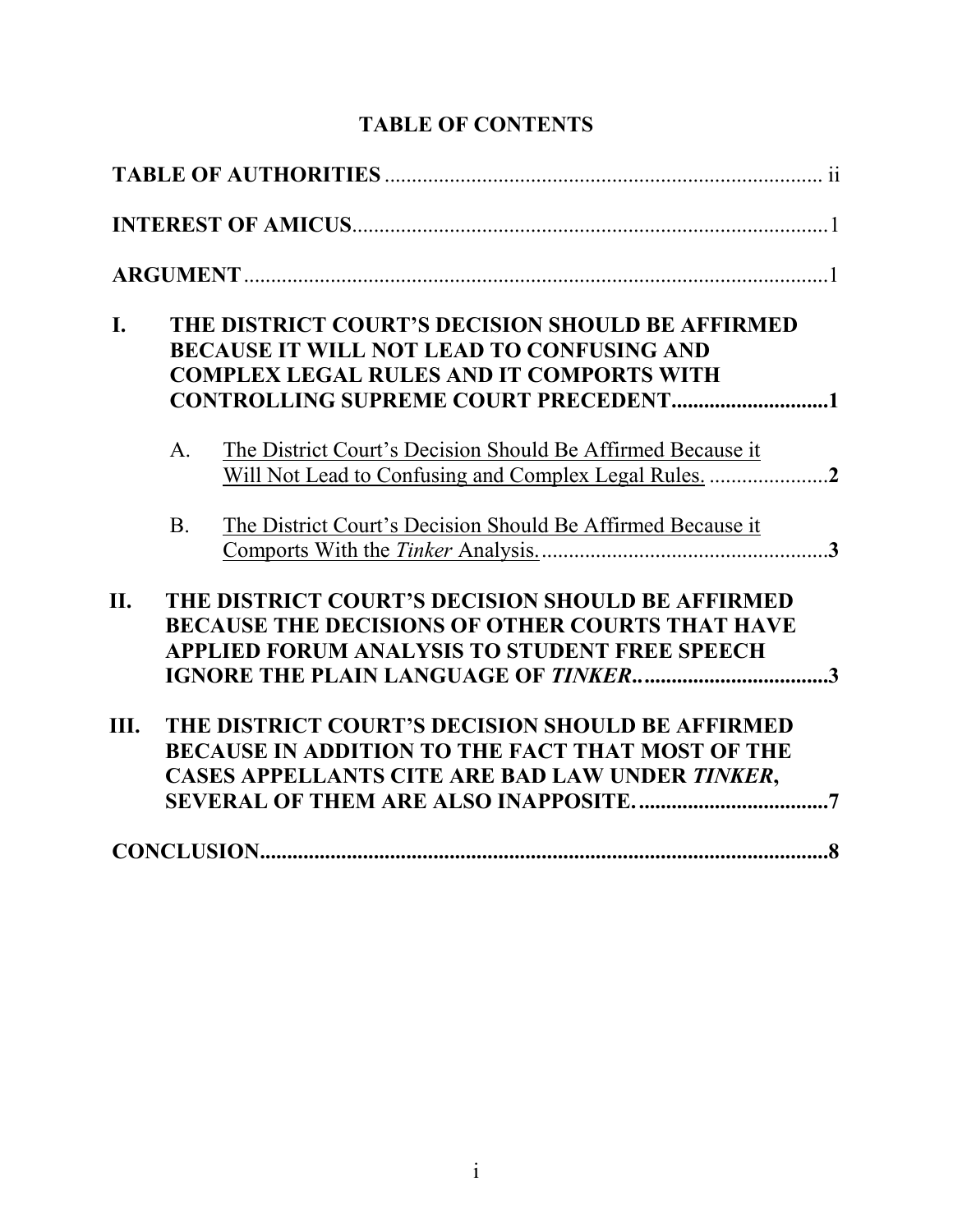# TABLE OF AUTHORITIES

| <b>CASES:</b><br>Page(s)                                                                                                             |  |  |
|--------------------------------------------------------------------------------------------------------------------------------------|--|--|
|                                                                                                                                      |  |  |
|                                                                                                                                      |  |  |
|                                                                                                                                      |  |  |
|                                                                                                                                      |  |  |
| LoPresti v. Galloway Township. Middle Sch., 885 A.2d 962                                                                             |  |  |
|                                                                                                                                      |  |  |
| M.A.L. v. Kinsland, 2007 U.S. Dist. LEXIS 6365 (E.D. Mich. Jan. 30, 2007) 4, 7                                                       |  |  |
|                                                                                                                                      |  |  |
| Muller v. Jefferson Lighthouse Sch., 98 F.3d 1530 (7th Cir. 1996) 4                                                                  |  |  |
| Raker v. Frederick County Public Schs., 470 F. Supp. 2d 634                                                                          |  |  |
| Slotterback v. Interboro Sch. Dist., 766 F. Supp. 280 (E.D. Penn. 1991) 4-5                                                          |  |  |
| Tinker v. Des Moines Indep. Comm. Sch. Dist., 393 U.S. 503 (1969)  1- 2, 4-5, 9                                                      |  |  |
|                                                                                                                                      |  |  |
| <b>OTHER SOURCES:</b>                                                                                                                |  |  |
| Brief for Appellants at 20, <i>M.A.L. v. Kinsland</i> , 07-1409 (6th Cir.                                                            |  |  |
| Brief for National School Boards Association, et al. as Amici Curiae<br>Supporting Appellants, M.A.L. v. Kinsland, 07-1409 (6th Cir. |  |  |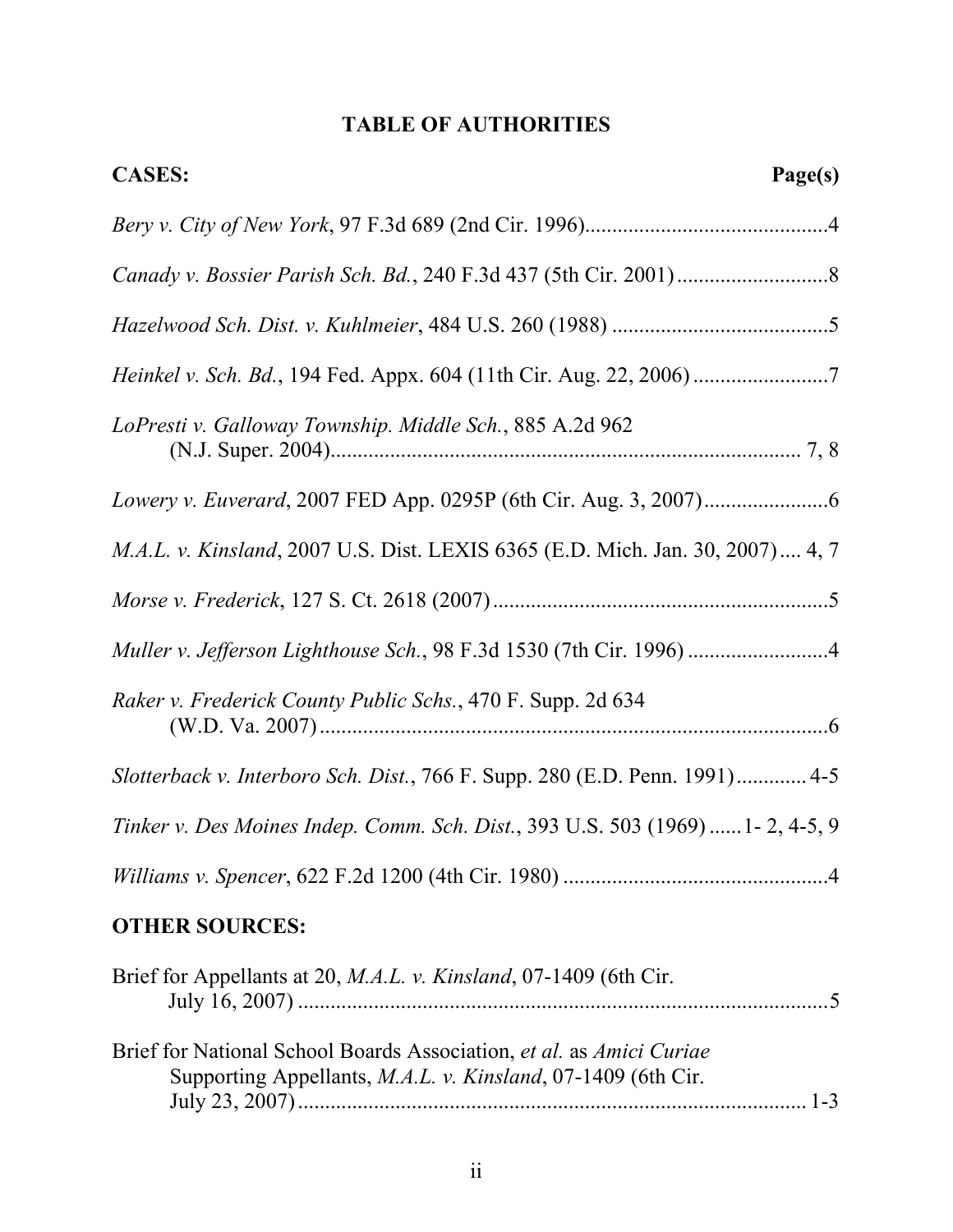#### INTEREST OF AMICUS

The National Legal Foundation (NLF) is a public interest law firm dedicated to the defense of First Amendment liberties and to the rights protected by the First Amendment. The NLF and its donors and supporters are vitally concerned with the outcome of this case because of the effect it will have on the constitutional rights of students within the public schools.

The NLF submits its brief by consent of all parties.

#### ARGUMENT

# I. THE DISTRICT COURT'S DECISION SHOULD BE AFFIRMED BECAUSE IT WILL NOT LEAD TO CONFUSING AND COMPLEX LEGAL RULES AND IT COMPORTS WITH CONTROLLING SUPREME COURT PRECEDENT.

Amicus National School Boards Association (hereinafter NSBA) argues that the District Court should be reversed because its holding would cause "confusion and complexity" for school officials across the nation and that it would conflict with the state school boars associations' model school board policies. Brief for National School Boards Association, et al. as Amici Curiae Supporting Appellants at 3, 7, M.A.L. v. Kinsland, 07-1409 (6th Cir. July 23, 2007). This Court should not hesitate to affirm the District Court for two reasons. First, the District Court's analysis under Tinker v. Des Moines Independent Community School District, 393 U.S. 503 (1969), will not lead to confusing and complex legal rules. Second, the federal courts should not deprive students of their constitutional free speech rights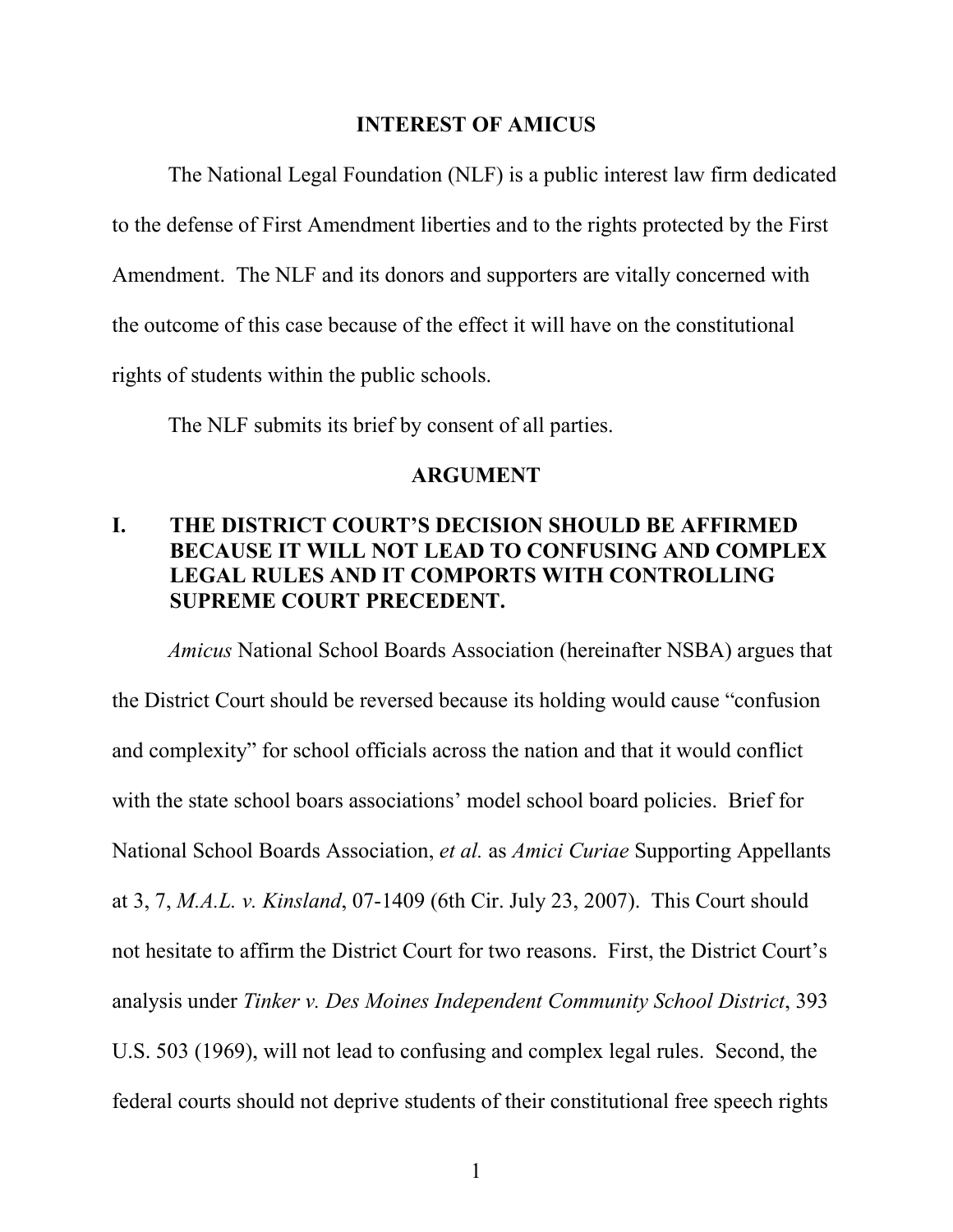simply because school officials are concerned about redrafting their policies regarding the constitutional rights of students.

### A. The District Court's Decision Should Be Affirmed Because it Will Not Lead to Confusing and Complex Legal Rules.

While the NSBA is concerned about confusion regarding *Tinker*, as applied by the District Court, it would be relatively simple to apply. If a student's exercise of his free speech rights causes a substantial disruption to the operation of the school, then the school officials can regulate that speech through under Tinker. However, policies addressing disruptions cannot be based upon "undifferentiated fear or apprehension of disturbance" but rather must be based upon evidence of past disruption or a reasonable forecast of future disruptions. Tinker, 393 U.S. at 508. Therefore, there has to be a likelihood of substantial disruption; the rule is not complicated. While schools may have to wrestle with balancing student free speech with the educational goals of the school, they are already required to do so under the Constitution.

NSBA further states that it would not be "difficult to imagine other contexts in which litigants might seek to impose Tinker's more rigid standard on educator decisions." Brief for National School Boards Association, supra, at 13. NSBA suggests that cases about student dress codes, school uniform policies, and the use of portable electronic devices are examples of those that might be brought under Tinker in the future and that this possibility would create an increased burden on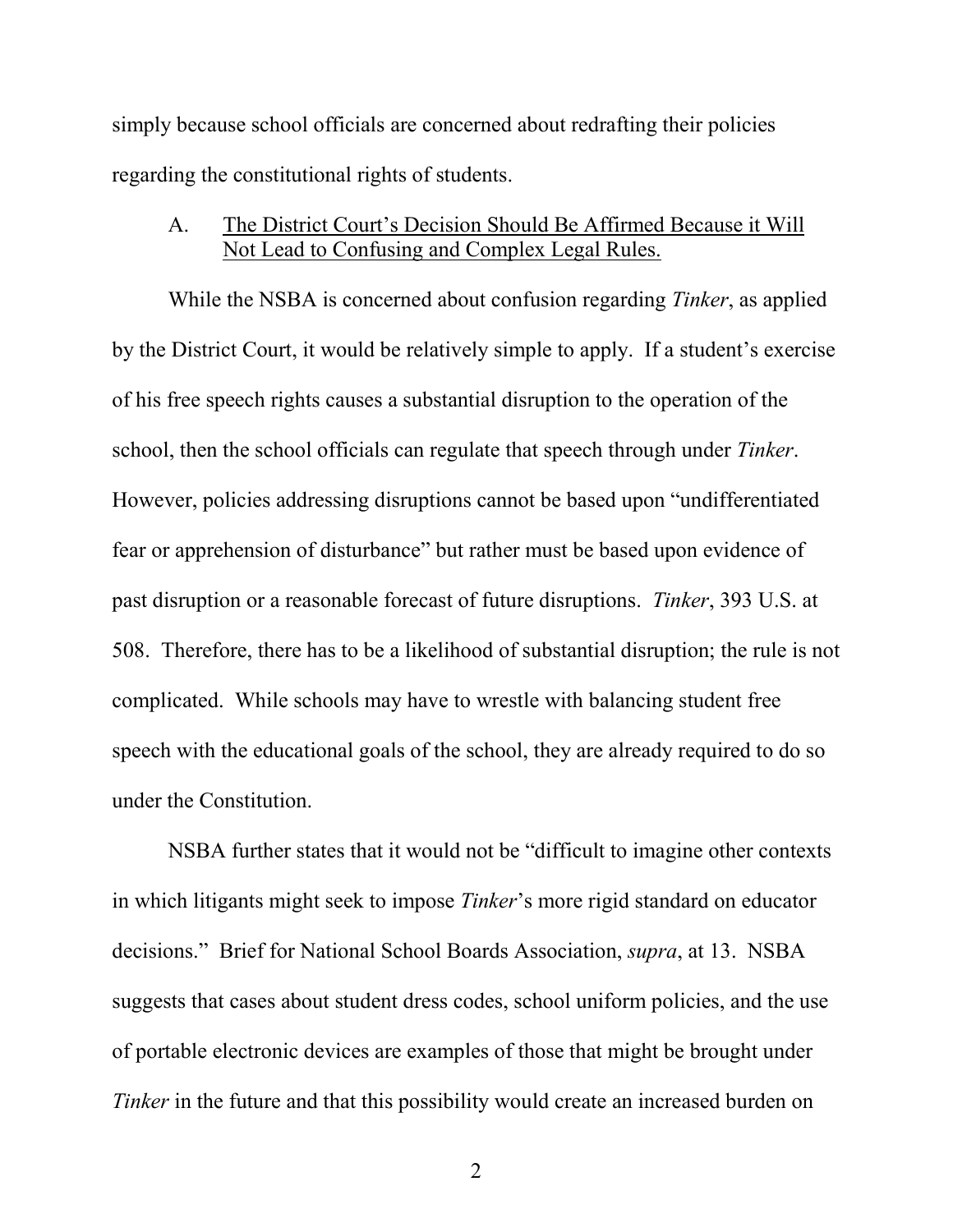school officials. However, just as schools cannot trample students' rights in literature distribution cases, neither can they do so in any other type of case. Once again, school officials are under a duty to obey the Constitution, not to make their own jobs easier.

### B. The District Court's Decision Should Be Affirmed Because it Comports With the Tinker Analysis.

The NSBA's other reservation regarding the District Court's opinion regarded the "model school board policies" in this Circuit. Brief for National School Boards Association, supra, at 7. If this Court affirms the District Court's analysis under Tinker, many of these policies will not survive constitutional scrutiny. Additionally, NSBA worries that this analysis would affect "many outcomes" of cases that school officials have encountered. Id. at 11. However, constitutional analysis of student's free speech should not turn on school board policies, but rather it should follow the Constitution and Supreme Court precedent. If these policies and previous "outcomes" are inconsistent with the Constitution they should be amended to withstand constitutional scrutiny and not the other way around.

# II. THE DISTRICT COURT'S DECISION SHOULD BE AFFIRMED BECAUSE THE DECISIONS OF OTHER COURTS THAT HAVE APPLIED FORUM ANALYSIS TO STUDENT FREE SPEECH IGNORE THE PLAIN LANGUAGE OF TINKER.

In this case, the District Court correctly held that carving out an exception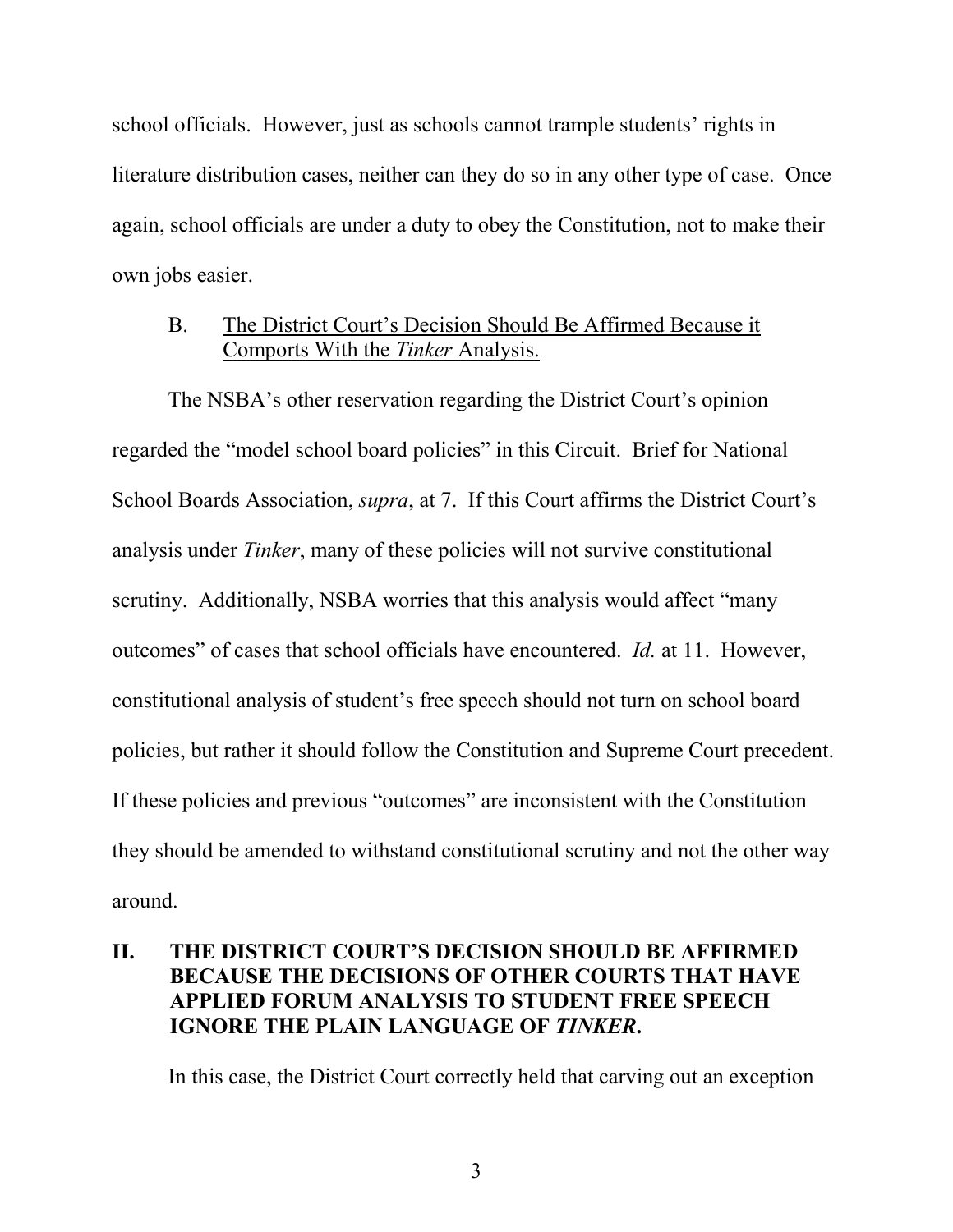based on time, place and manner restrictions to Tinker "eviscerates its essential holding and significantly harms First Amendment jurisprudence." *M.A.L. v.* Kinsland, 2007 U.S. Dist. LEXIS 6365, \*25 (E.D. Mich. Jan. 30, 2007).

In Tinker, a case involving students protesting the military conflict in Vietnam by wearing black armbands, the Supreme Court held that students' expressive rights could not be restricted by the school unless the expression "'materially and substantially interfer[es] with the requirements of appropriate discipline in the operation of the school.'" 393 U.S. at 505, quoting Burnside v. Byars, 363 F.2d 744, 749 (5th Cir. 1966). Despite Tinker's clearing holding, some courts have since held that the occurrence or forecast of substantial disruption is not required for public schools to regulate student expression. See, e.g. Bery v. City of New York, 97 F.3d 689, 696 (2nd Cir. 1996); Muller v. Jefferson Lighthouse Sch., 98 F.3d 1530 (7th Cir. 1996); Williams v. Spencer, 622 F.2d 1200, 1206 (4th Cir. 1980). These cases ignored or paid lip service to Tinker but went on to address speech restrictions under forum analysis and often upheld under time, place and manner restrictions despite an absence of substantial disruption. However, these holdings are erroneous under Tinker. As a court in the Eastern District of Pennsylvania noted, the Tinker Court did not even address what type of forum the school constituted. Slotterback v. Interboro Sch. Dist., 766 F. Supp. 280, 288-89 (E.D. Penn. 1991). Nevertheless, that court proceeded with a forum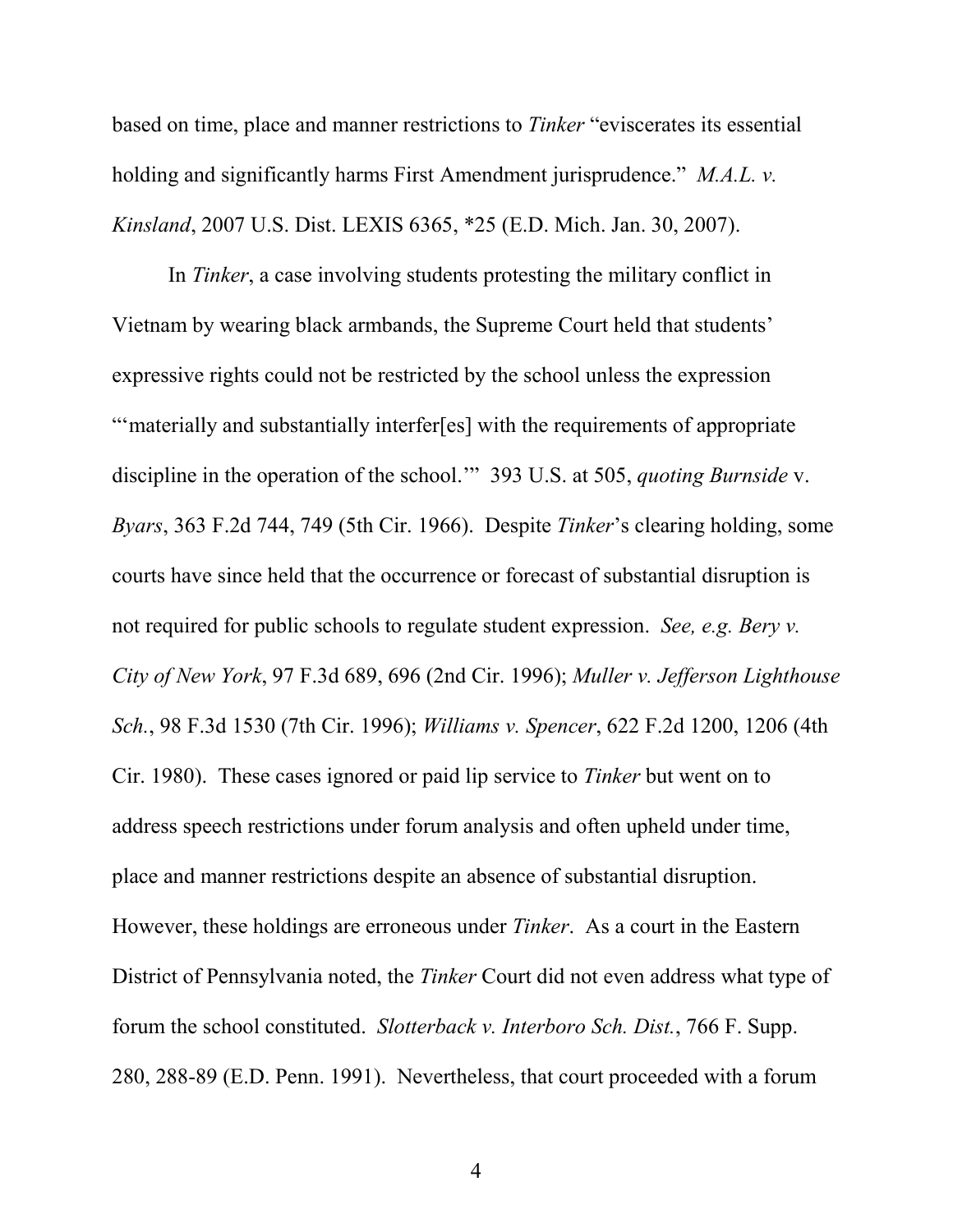analysis so that it would be consistent with other courts that have interpreted student free speech under Tinker. Id. at 291.

The only exceptions that the Supreme Court has ever recognized under Tinker are those cases that recognize that "student First Amendment rights are 'applied in light of the special characteristics of the school environment.'" Morse v. Frederick, 127 S. Ct. 2618, 2627 n.2 (2007), quoting Tinker, 393 U.S. at 506. Those cases are Bethel School District No. 403 v. Fraser, 478 U.S. 675, 680 (1986) (holding that "school boards have the authority to determine 'what manner of speech in the classroom or in school assembly is inappropriate."); *Hazelwood* School District v. Kuhlmeier, 484 U.S. 260, 570 (1988) (holding that "the standard articulated in Tinker . . . need not also be the standard for determining when a school may refuse to lend its name and resources to the dissemination of student expression"); and Morse, 127 S. Ct. at 2628 (noting that "deterring drug use by schoolchildren is an 'important – indeed, perhaps compelling' interest.").

Additionally, the District Court is not the only court to recognize that Tinker and not forum analysis should control student free speech cases. (It is interesting to note that while Amici NSBA recognized that there were multiple cases that had applied Tinker in this manner, Brief of National School Boards Association, supra, at 5, Appellants incorrectly asserted that this was only the second case to do so. Brief for Appellants at 20, *M.A.L. v. Kinsland*, 07-1409 (6th Cir. July 16, 2007).)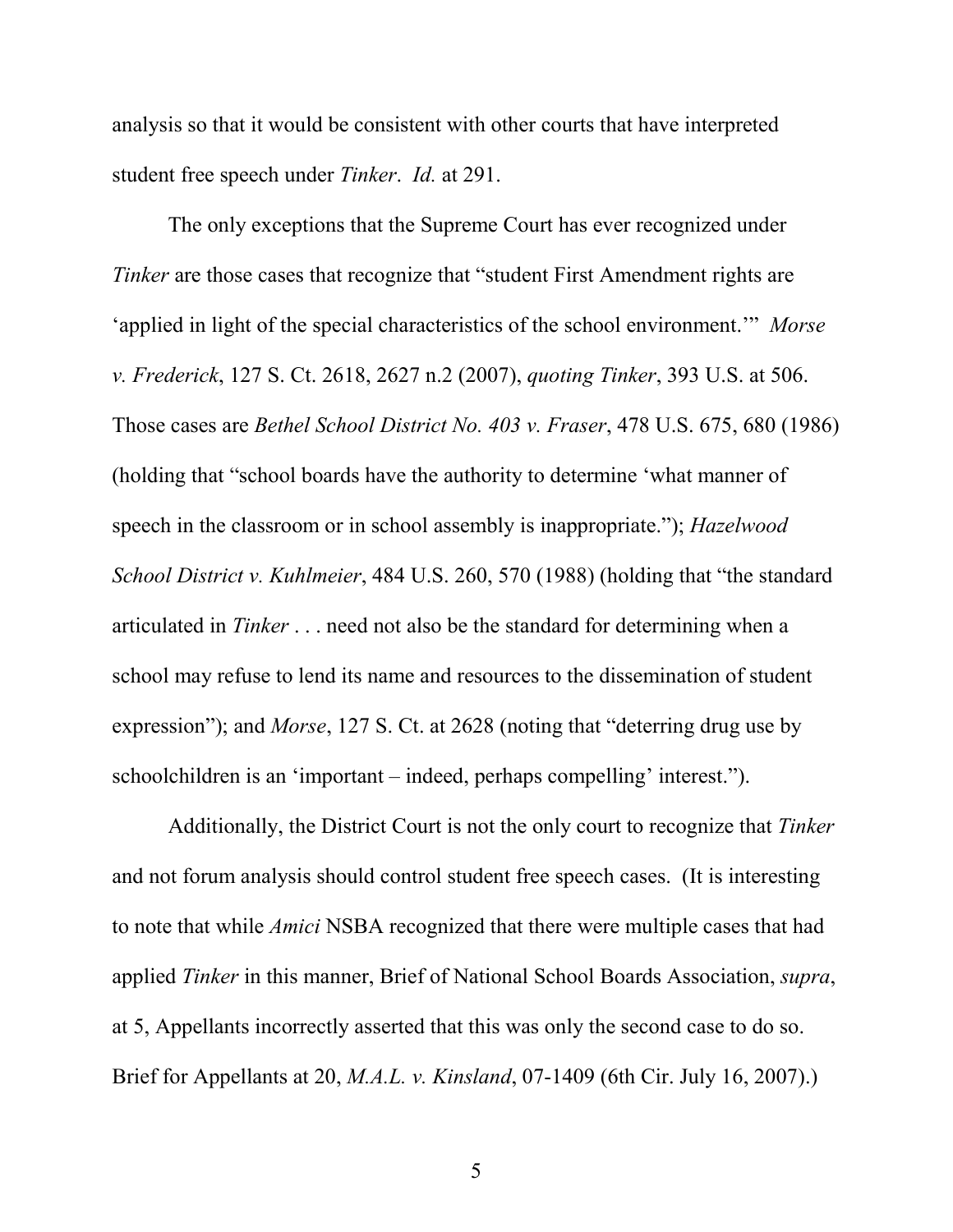For example, in Raker v. Frederick County Public Schools, 470 F. Supp. 2d 634, 639 (W.D. Va. 2007), the district court agreed with the student that "any time, place or manner regulation must be supported by a finding of disruption sufficient to satisfy the Tinker standard." The court held that "the Regulation's restriction of the distribution of written materials to before and after school fails even the least exacting reasonableness test, especially when viewed in light of Tinker's disruption principle." Id. at 641. That court issued a preliminary injunction prohibiting the school district's time, place, and manner restriction absent evidence of a substantial disruption to the operation of the school. *Id.* at 642.

At least two federal courts of appeals, including this Court, have taken this same approach. In *Lowery v. Euverard*, 2007 FED App. 0295P (6th Cir. Aug. 3, 2007), the appellants argued their case under forum and viewpoint discrimination analysis, but this Court rejected their argument, and proceeded to decide the case under Tinker, id. at \*14-15, having previously determined that all school speech cases must be decided within the Tinker-Fraser-Hazelwood tripartite analysis. Id. at \*10. Also, in an unpublished opinion from the Eleventh Circuit, the court applied Tinker to an as-applied challenge to a school's literature distribution policy, with no regard to a separate time, place or manner restriction, where a student had sought to participate in a national pro-life event similar to M.A.L.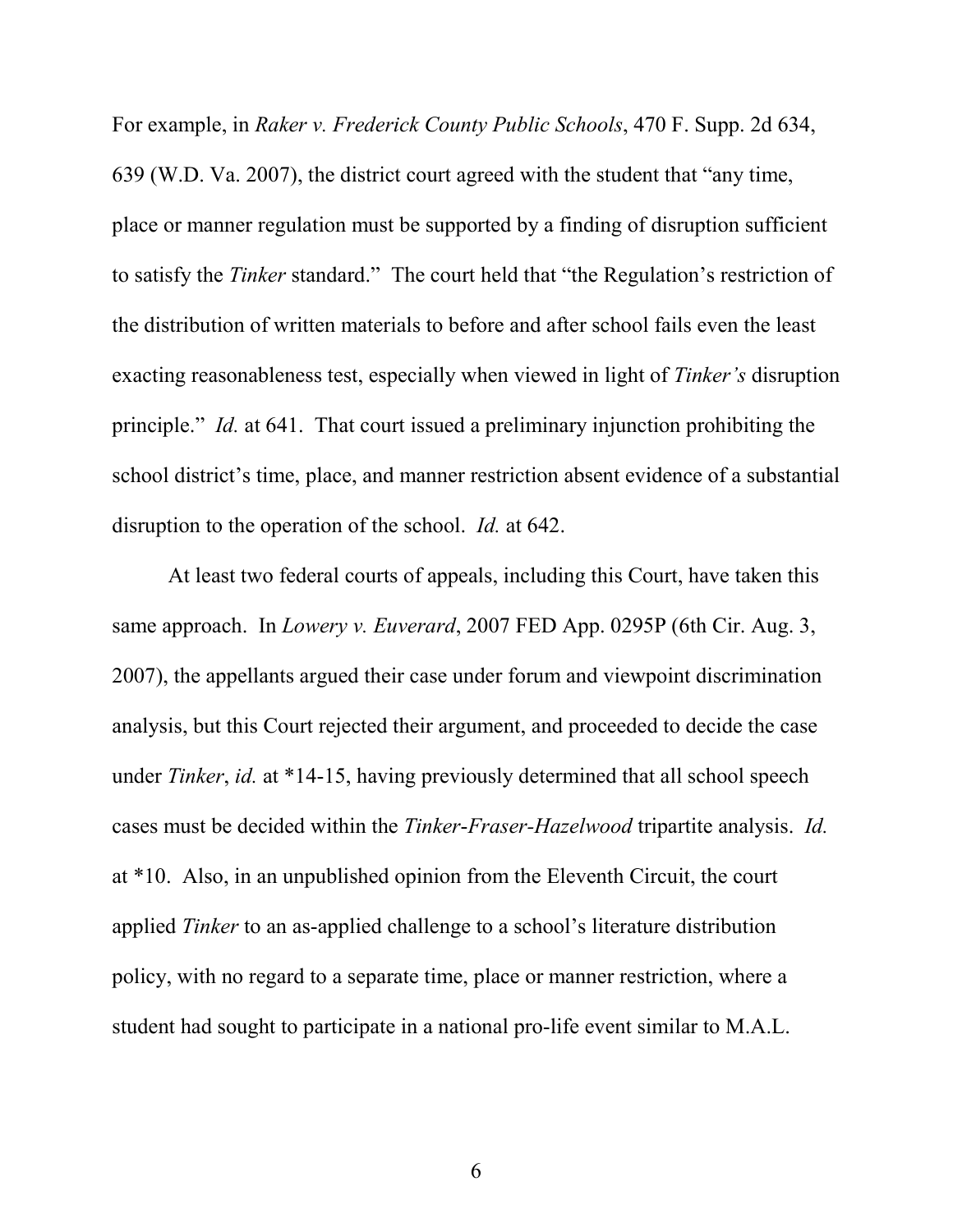Heinkel v. Sch. Bd., 194 Fed. Appx. 604 (11th Cir. Aug. 22, 2006).<sup>1</sup>

Therefore, the District Court was correct in deciding this case under Tinker, holding that for a time, place and manner restriction to be valid it must anticipate a substantial disruption to the school's operation. The court noted that *Fraser* and Hazelwood were not analogous to the present case, because M.A.L.'s speech is neither sexually explicit nor school sponsored. M.A.L., 2007 U.S. Dist. LEXIS 6365, \*16. Furthermore, while the District Court decision was issued six months before the Supreme Court released the Morse opinion, neither is it analogous because M.A.L was not advocating illegal drug use.

# III. THE DISTRICT COURT'S DECISION SHOULD BE AFFIRMED BECAUSE IN ADDITION TO THE FACT THAT MOST OF THE CASES APPELLANTS CITE ARE BAD LAW UNDER TINKER, SEVERAL OF THEM ARE ALSO INAPPOSITE.

Some of the cases relied upon by Appellants are simply inapposite because they do not address literature distribution. One such case is *LoPresti v. Galloway* Township Middle School, 885 A.2d 962 (N.J. Super. 2004), where students were restricted to their assigned tables for their lunch session to facilitate a more efficient period. The LoPresti court distinguished Tinker from the facts before it, and that language illustrates why LoPresti does not further Appellants' position in the instant case. The court noted that the policy "does not prohibit the student

<sup>&</sup>lt;sup>1</sup> Admittedly, *Heinkel* upheld the policy on the record before it based on a reasonable forecast of future disruptions. However, Amicus' argument is that Tinker should control.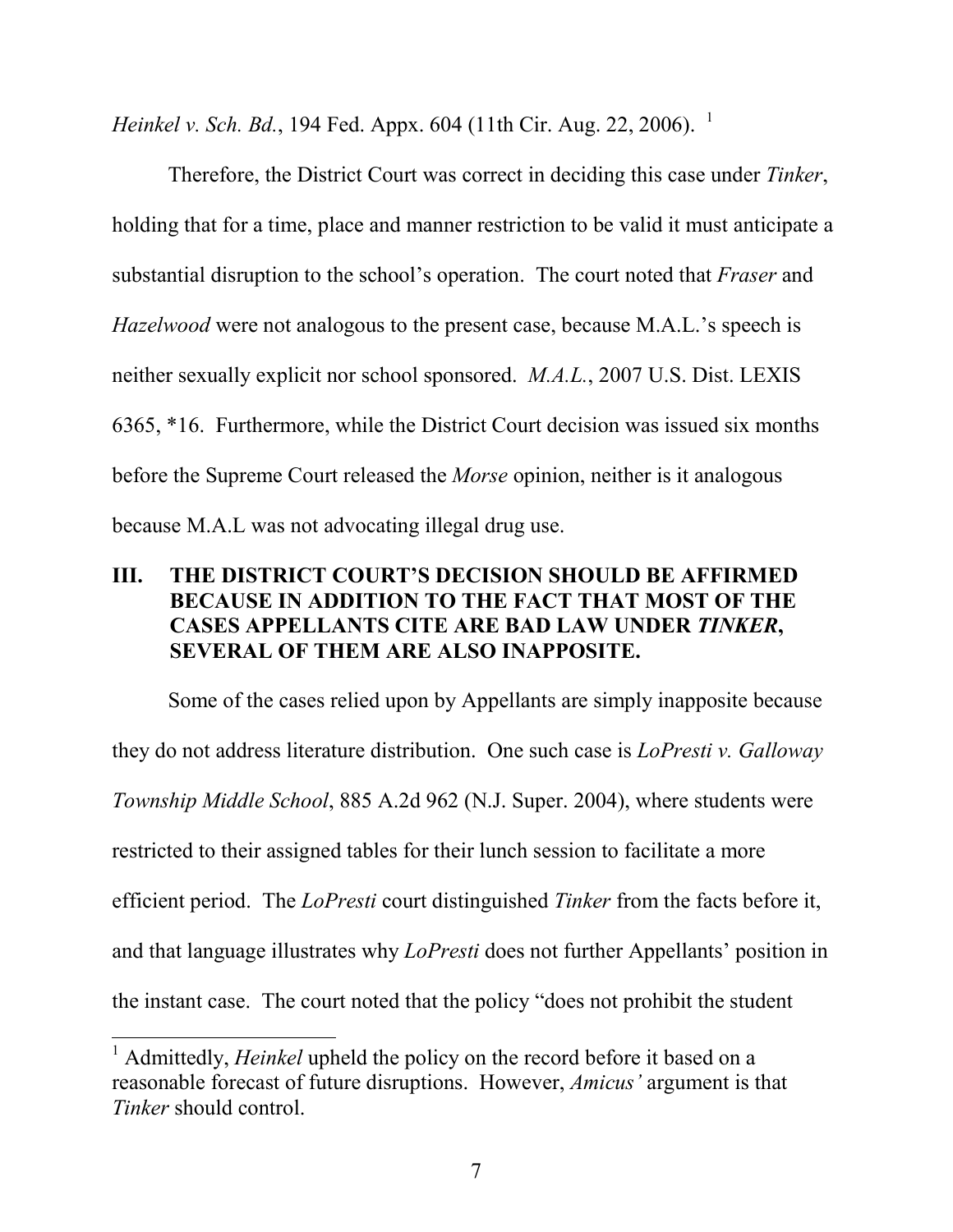from discussing particular topic or expressing their opinion as to any matter. It merely requires that during the thirty-minute lunch lesion, students are to sit at a designated table  $\ldots$  ." *Id.* at 967. This is substantially different from the instant case where the school's policy is directly focused on M.A.L.'s expression.

Additionally, in cases such as Canady v. Bossier Parish School Board, 240 F.3d 437 (5th Cir. 2001), courts have held that Tinker does not prohibit mandatory school dress codes. *Canady* held that clothing can, and often does, have communicative content, id. at 441, but that the case was not governed by Tinker because no student had been disciplined for trying to exercise their free speech rights. Id. at 443. As in LoPresti, Canady is inapposite to the instant case because it does not involve literature distribution, or any other modes of pure speech.

#### **CONCLUSION**

Therefore, as the Court held in Tinker

the record does not demonstrate any facts which might reasonably have led school authorities to forecast substantial disruption of or material interference with school activities, and no disturbances or disorders on the school premises in fact occurred. Th[e] petitioner[] merely went about [his] ordained rounds in school. [His] deviation consisted only in [refusing to speak, and when questioned regarding his silence, providing a leaflet. [He was silent] to exhibit [his] disapproval of the [the legal status of abortion] and [his] advocacy of a [pro-life viewpoint], to make [his] views known, and, by [his] example, to influence others to adopt them. [He] neither interrupted school activities nor sought to intrude in the school affairs or the lives of others. [He] caused discussion outside of the classrooms, but no interference with work and no disorder. In the circumstances, our Constitution does not permit officials of the State to deny their form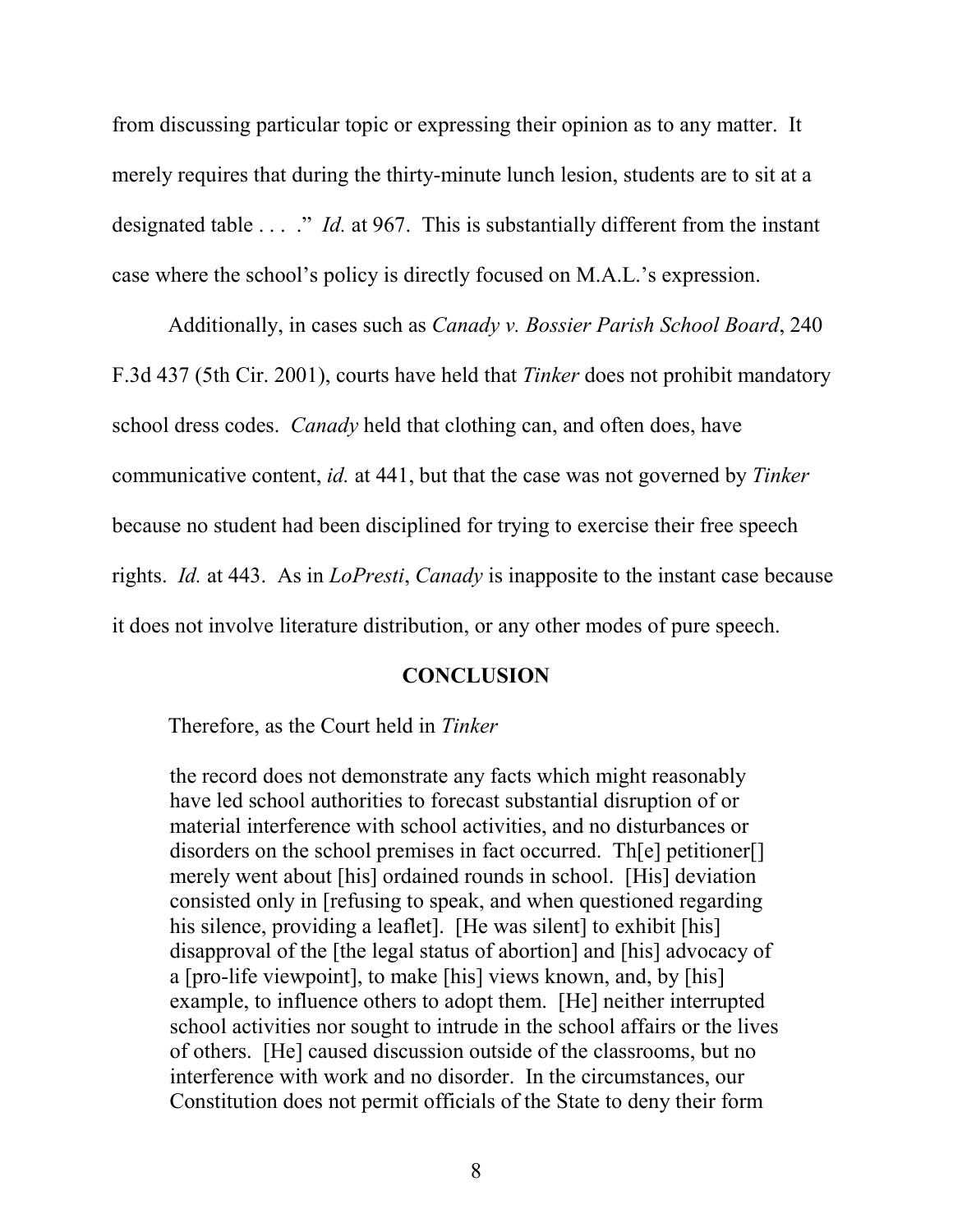of expression.

Tinker¸ 393 U.S. at 514.

For the foregoing reasons, this Court should affirm the District Court's

judgment.

 Respectfully submitted this 11th day of September 2007,

\_\_\_\_\_\_\_\_\_\_\_\_\_\_\_\_\_\_\_\_\_\_\_\_\_\_\_\_\_\_\_ Steven W. Fitschen Counsel of Record for Amicus Curiae Barry C. Hodge The National Legal Foundation 2224 Virginia Beach, VA 23454 (757) 463-6133